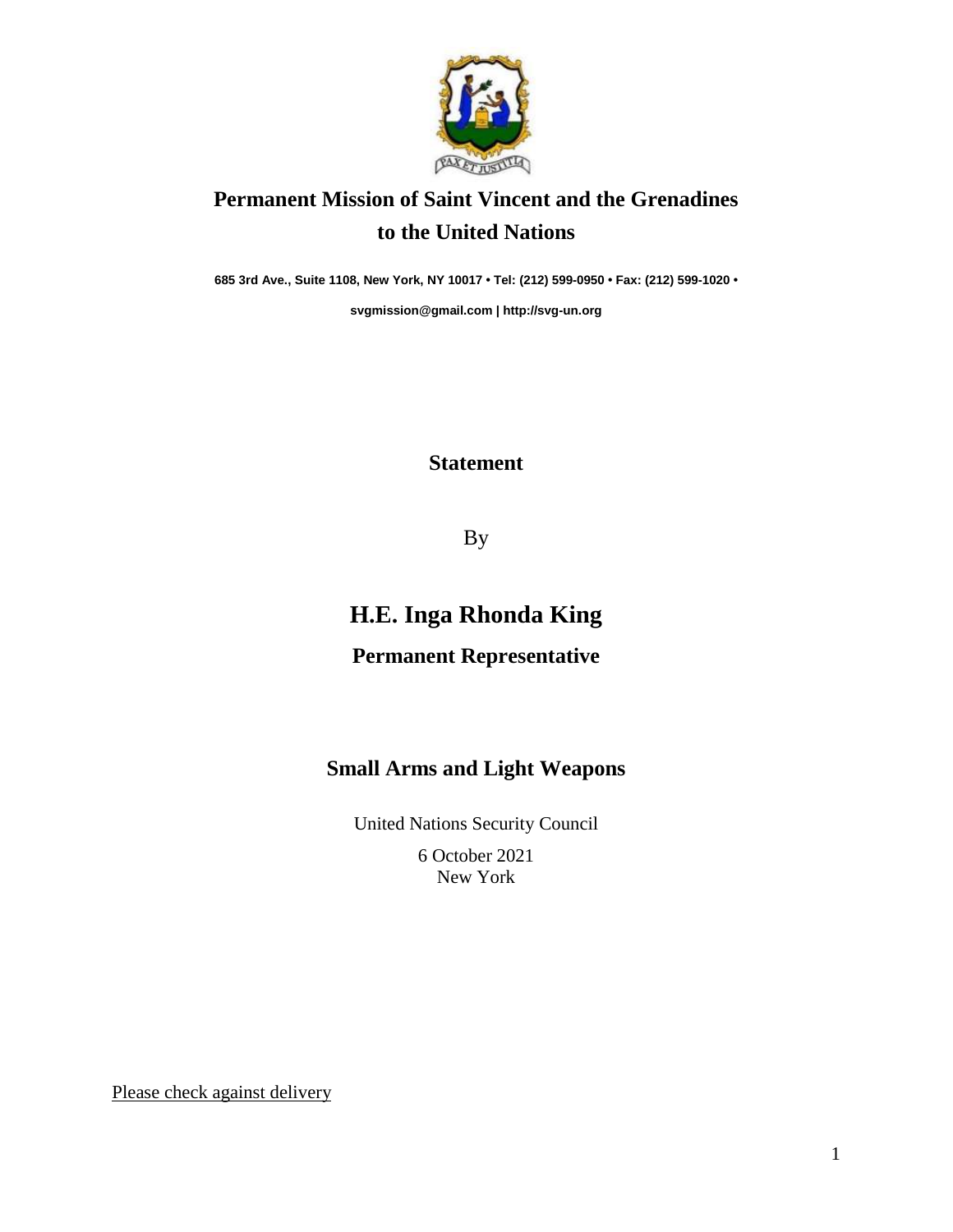Thank you, Mr. President and we commend Kenya for convening this very important and welltimed briefing. We also thank our briefers for their presentations.

The illicit transfer, destabilizing accumulation and misuse of small arms and light weapons have contributed to instability and insecurity in many regions and constitute threats to international peace and security. For this reason, Saint Vincent and the Grenadines, as a State Party to the Arms Trade Treaty, recognizes the importance of sustained international cooperation and national action to mitigate the global impact of illicit weapons flows. We firmly support the implementation of the Programme of Action and International Tracing Instrument, to prevent, combat and eradicate the illicit trade in small arms and light weapons in all its aspects at all levels.

Strengthened partnerships between the United Nations and regional, subregional and interregional organizations are required to combat the incessant illicit trade, in line with resolution 2457 (2019). At the regional level, the Caribbean Community (CARICOM) recognises the necessity of mechanisms to protect our people. Even though we do not manufacture small arms and light weapons and we do not import them on a large scale, our region continues to be severely impacted by irresponsible and illicit weapons flows, aided by permissive gun laws in many manufacturing countries. CARICOM has therefore accelerated the Roadmap for Implementing the Caribbean Priority Actions on the Illicit Proliferation of Firearms and Ammunition across the Caribbean in a Sustainable Manner by 2030. We are also firmly supportive of analogous arrangements such as the African Union's "Silencing the Guns" initiative and the regional road map for the Western Balkans. However, these efforts will be all for naught if states that manufacture arms and engage in their trade do not assume greater responsibility for the consequences of this trade. Undoubtedly, domestic policies can have harmful implications beyond borders.

The misuse of small arms and light weapons continues to hinder our pursuit of the Sustainable Development Goals. The high number of grave violations against children, as well as the serious threat posed to women and girls, all linked to the use of small arms and light weapons is alarming. Further, the availability and ease of movement of small arms and light weapons in the Sahel and Central African regions enable terrorism and violent extremism and escalates intercommunal tensions, which are being exascerbated by the devastating impacts of climate change. To